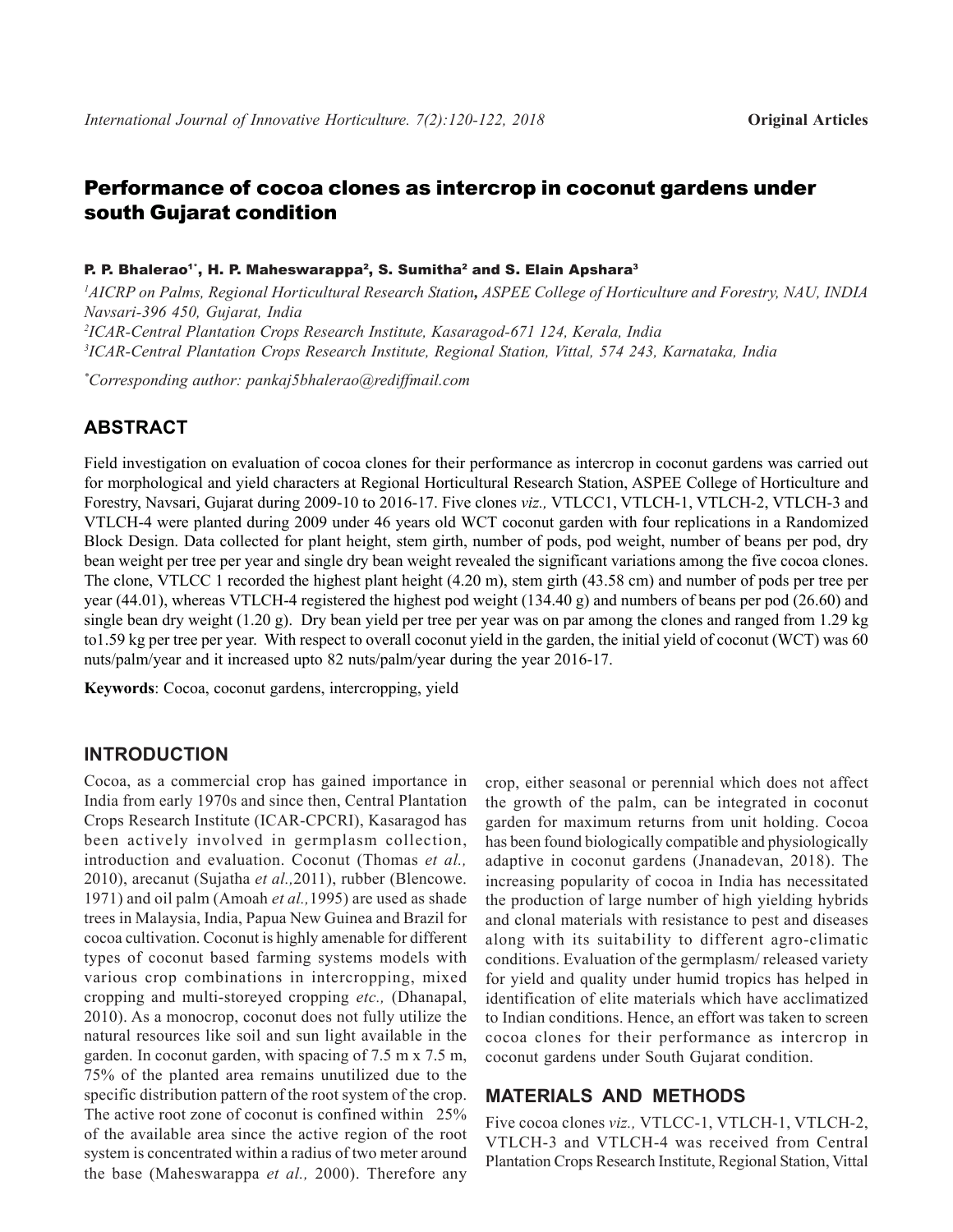and planted at Regional Horticultural Research Station, ASPEE College of Horticulture and Forestry, Navsari Agricultural University, Navsari (Gujarat) during 2009- 10 at a distance of 3.75 m x 3.75m in a single hedge system under 7.5 m x 7.5 m spaced, 46 years old coconut garden (WCT) with four replications in a Randomized Block Design. Growth characters such as plant height, girth, height at first branching and canopy volume were measured from representative cocoa trees. The canopy area was calculated considering the canopy surface as cone shaped. The pod yield of individual trees in each clone during each harvest was recorded and given as average pod yield per tree per year for three years after yield stabilization. Pod characteristics such as individual pod weight and bean number per pod were measured from five pods of each tree. Beans were fermented, dried and single dry bean weight (SBW) and dry bean yield (DBY) per tree per year was recorded. The data collected in respect of various parameters of growth and yield attributes were analysed statistically as described by Panse and Sukhatme (1985).

## **RESULTS AND DISCUSSION**

In cocoa, tree height and stem girth indicate good plant vigour, which possess a direct relationship with bearing, as cocoa is a cauliflorous plant. In the present study, clonal difference existed for plant height and stem girth (Table 1). Among the clones, VTLCC-1 registered maximum plant height and stem girth of 4.20 m and 43.58 cm, respectively which was on par with VTLCH-1, which recorded the plant height and stem girth of 3.87 m and 42.56 cm, respectively. In case of canopy spread at both directions *i.e.,* E-W and N-S, it was found to be non-significant among the clones. The differences in the plant height and tree girth of cocoa trees have been attributed to various factors such as environmental factors, soil moisture, availability of nutrients and genetic factor of the tree. Similar differences in the plant height and stem girth of clones and hybrids have been reported by Elain Apshara *et al*. (2009), Thondaiman *et al.* (2013) and Sumitha *et al.* (2018).

**Table 1:** Growth parameters of different clones as mixed crop in coconut garden

| Clones        | (m)  | (cm)  | Plant height Stem Girth Height at 1 <sup>st</sup><br>branching | Canopy Spread (m)     |           |  |
|---------------|------|-------|----------------------------------------------------------------|-----------------------|-----------|--|
|               |      |       | (cm)                                                           | E-W canopy N-S canopy |           |  |
| VTLCC-1       | 4.20 | 43.58 | 20.53                                                          | 5.36                  | 5.33      |  |
| $VTLCH - 1$   | 3.87 | 42.56 | 31.65                                                          | 5.35                  | 4.94      |  |
| $VTLCH - 2$   | 3.17 | 32.01 | 32.28                                                          | 4.69                  | 4.90      |  |
| $VTLCH - 3$   | 3.55 | 34.23 | 31.55                                                          | 4.97                  | 4.92      |  |
| VTLCH-4       | 3.90 | 42.59 | 28.89                                                          | 4.96                  | 4.80      |  |
| $S. Em. +$    | 0.15 | 0.86  | 0.77                                                           | 0.28                  | 0.27      |  |
| $CD (P=0.05)$ | 0.45 | 2.64  | 2.37                                                           | ΝS                    | <b>NS</b> |  |

Yield is the main selection criterion (Eskes and Lauaud, 2001) for any crop. In cocoa, yield is determined by yield contributing characters such as number of pods, dry bean yield per tree per year and pod value (Thondaiman *et al.,* 2013). The number of pods harvested per tree per year showed significant variation among the cocoa clones (Table 2) and VTLCC-1 registered the highest number of pods per tree per year (44.01) followed by VTLCH-4 (38.85) whereas, the clone VTLCH-1 recorded the lowest number of pods per tree per year (30.39). In respect to pod characters, the results showed that the pod weight and number of beans per pods were significantly different among the cocoa clones with higher pod weight and number of beans per pod being observed in VTLCH-4 (134.40 g and 26.60) followed by VTLCH-2 (126.70 g and 24.71). The number of beans decides the total weight of beans per pod. It is essential to select cocoa genotypes with more number of beans per pod so as to utilize the clones either in crop improvement for commercial plantations (Sumitha *et al.,* 2018). Pruning is an important practice to ensure proper ventilation within the crown and penetration of sunlight to stimulate cocoa flowering and fruit setting (USDA, 2007). These characters are influenced both by genetic as well as environmental factors which include soil moisture and nutrient status (Lachenaud and Oliver, 2005).

The economic part of cocoa crop is the beans and in the present study, single dry bean weight was observed from 1.10 g to 1.28 g. Among the clones, VLTCH- 2 recorded

**Table 2:** Pod and yield characteristics of different clones of cocoa as inter crop in coconut garden

| Clones        | No. of pods/tree/year | Weight of pod $(q)$ | No. of beans/pod | Weight of single dry bean (g) | Dry bean yield/tree/year (kg) |
|---------------|-----------------------|---------------------|------------------|-------------------------------|-------------------------------|
| $VTLCC - 1$   | 44.01                 | 101.20              | 26.26            | 1.10                          | 1.33                          |
| $VTLCH - 1$   | 30.39                 | 110.10              | 22.90            | 1.12                          | 1.28                          |
| $VTLCH - 2$   | 34.50                 | 126.70              | 24.71            | 1.28                          | 1.44                          |
| $VTLCH - 3$   | 31.61                 | 122.50              | 19.38            | 1.16                          | 1.32                          |
| $VTLCH - 4$   | 38.85                 | 134.40              | 26.60            | 1.20                          | 1.59                          |
| S. Em. +      | 1.28                  | 1.78                | 0.68             | 0.04                          | 0.14                          |
| $CD (P=0.05)$ | 3.93                  | 5.49                | 2.10             | 0.12                          | <b>NS</b>                     |